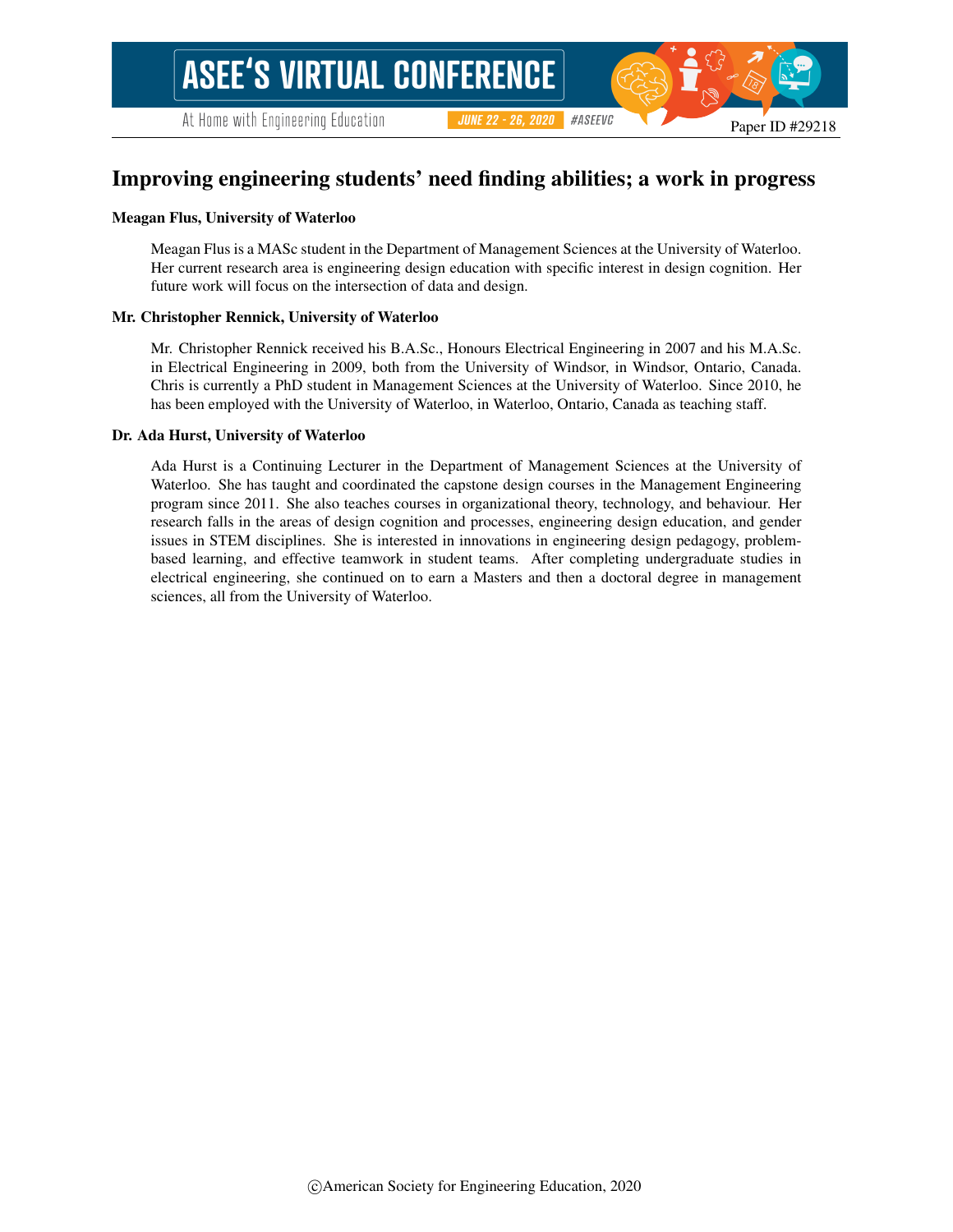# **Improving engineering students' need finding abilities; a work in progress**

## **Abstract**

Design theories, such as the popular design thinking approach, outline several stages of design, typically: needs assessment, problem definition, concept generation, implementation, and evaluation. While engineering students apply design methods, they rarely practice needs finding. All Canadian undergraduate engineering students participate in a capstone project in their fourth year. Engineering instructors at the University of Waterloo have identified a lack of opportunities for students to practice their need finding skills prior to fourth year. As a result, a set of need finding instructional activities were conducted in-class for one term. The objective of this research is to conduct evidence-based program improvement by identifying the teaching practices that improve need finding competencies in engineering graduates. More specifically, in this ongoing study, the authors explore how students identify, select, and justify their capstone project problem; and whether in-class instruction on needs identification and assessment improved capstone project outcomes.

To address these objectives, we employed a survey to measure the effects of in-class instruction on student need finding abilities. The survey was disseminated to students halfway through their capstone design project. We compared the need finding and problem identification strategies of those students who received need finding interventions to those who did not and found the intervention encouraged students to begin their projects earlier and engage in a more in-depth problem finding process. Since the introduction of the intervention, capstone instructors recognized the benefit of education on problem-finding which was confirmed by our study findings. As a result, need finding has been implemented into course curriculum. Future work can determine if the effects of need finding interventions improved overall capstone project quality. The results of this project will aid in the design of future interventions and engineering teaching practices.

### **1. Introduction**

As mandated by requirements put forth by the Canadian Engineering Accreditation Board [1], all Canadian engineering students participate in a capstone design project in their fourth year. One predictor of the quality of the capstone project is in identifying a "good" problem to address in the design. Most models of the design cycle prescribe needs assessment to be the first stage. While engineering students work on design problems throughout the duration of their undergraduate education, prior to fourth year, the design problem to be solved is typically assigned to them. Therefore, students rarely practice the needs finding step. For many students, the capstone project is the first time they identify a need on their own, and many struggle with this critical step.

It has been identified that engineering student teams have strong concept generation, implementation and testing skills, but they lack in their need assessment skills [2]. Instead of following traditional problem finding practices, students tend to "reverse-engineer" their design problem from a chosen solution. Weaknesses in the beginning stages of the design process can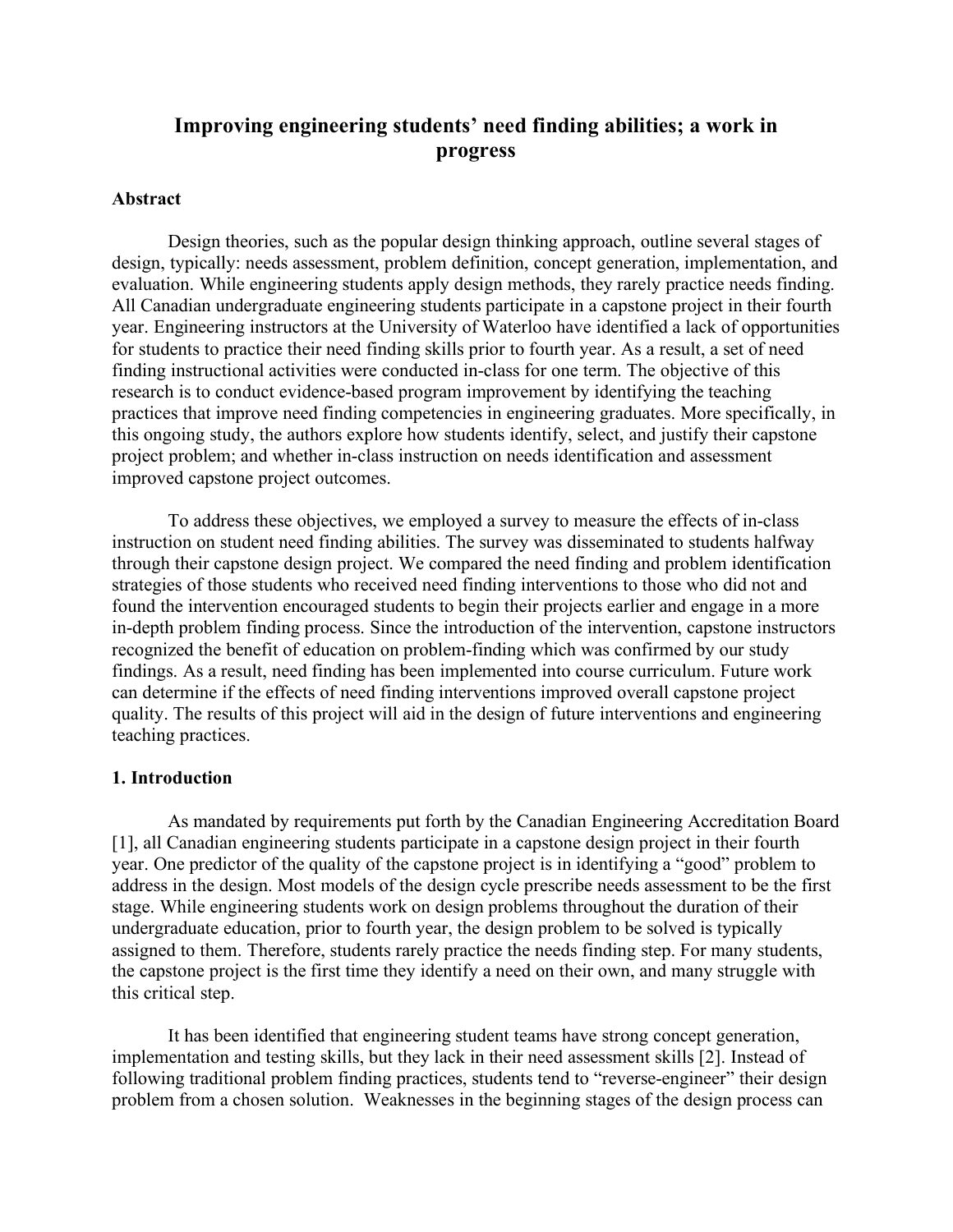negatively affect the quality of the final design [3]. As a result, in-class activities were developed to better educate third year engineering students at the University of Waterloo on problem identification prior to beginning their capstone projects. In this study, we consider these activities to be a set of interventions. These interventions were only conducted during one academic term and varied between disciplines. Due to the nature of when these interventions occurred and the co-op program at the University of Waterloo, we can compare student need finding abilities between those who received the interventions and those who did not. The purpose of this paper is to provide a preliminary evaluation of the effectiveness of the interventions.

## **2. Background and Motivation**

Traditional design theories [4], including the very popular design thinking approach [5], prescribe the following stages of the design cycle: need assessment (or empathizing), problem definition, concept generation (or ideation), implementation (or prototyping), and verification/evaluation (or testing). The phases of the design process outline a methodology that encourages project success.

Before engineering students complete design projects, they are provided some instruction on design methods, including on how to refine a problem statement, iterate their design, and develop a solution. However, due to the focused learning outcomes of course-based projects, and the limited time available in courses, most existing design experiences at the University of Waterloo provide students with instructor-defined project topics. When this is the case, students do not have the opportunity to get meaningful experience in the needs assessment stage of the design thinking model. As a result, need finding tends to be one of the weaknesses identified in students. It is known that weaknesses in the beginning phases of a design negatively affect the outcome of the final project [3]. Therefore, there is motivation to address the gap that exists in engineering education in developing student problem finding skills.

Engineering students at the University of Waterloo typically engage in design activity in their first-year engineering concepts course, and sporadically in course projects in the second and third year, but their most significant design experience is in their senior capstone design project. This is 8-12 months long and designed to resemble real engineering practice. Capstone projects have become the gold standard opportunity for engineering students to practice necessary skills; they are also an accreditation requirement by the Canadian Engineering Accreditation Board [1]. Since the quality of capstone projects is a summative demonstration of numerous program outcomes, it is important for students to succeed in their capstone projects. As need finding has been identified as a weak competency in engineering students, it is critical to improve these skills in order to ensure success in the capstone projects. One way to do so is with targeted training for problem finding strategies. Currently at the University of Waterloo, there is no such comprehensive training in place, and instruction on the topic is piecemeal by program. One example of the programming offered is a unique opportunity for students to engage in need finding during an immersive remote co-op term [6]. It was found that these students engaged in more advanced problem finding than students without this opportunity. While there are some successful need finding educational opportunities such as this, they are not available to all students, nor scalable.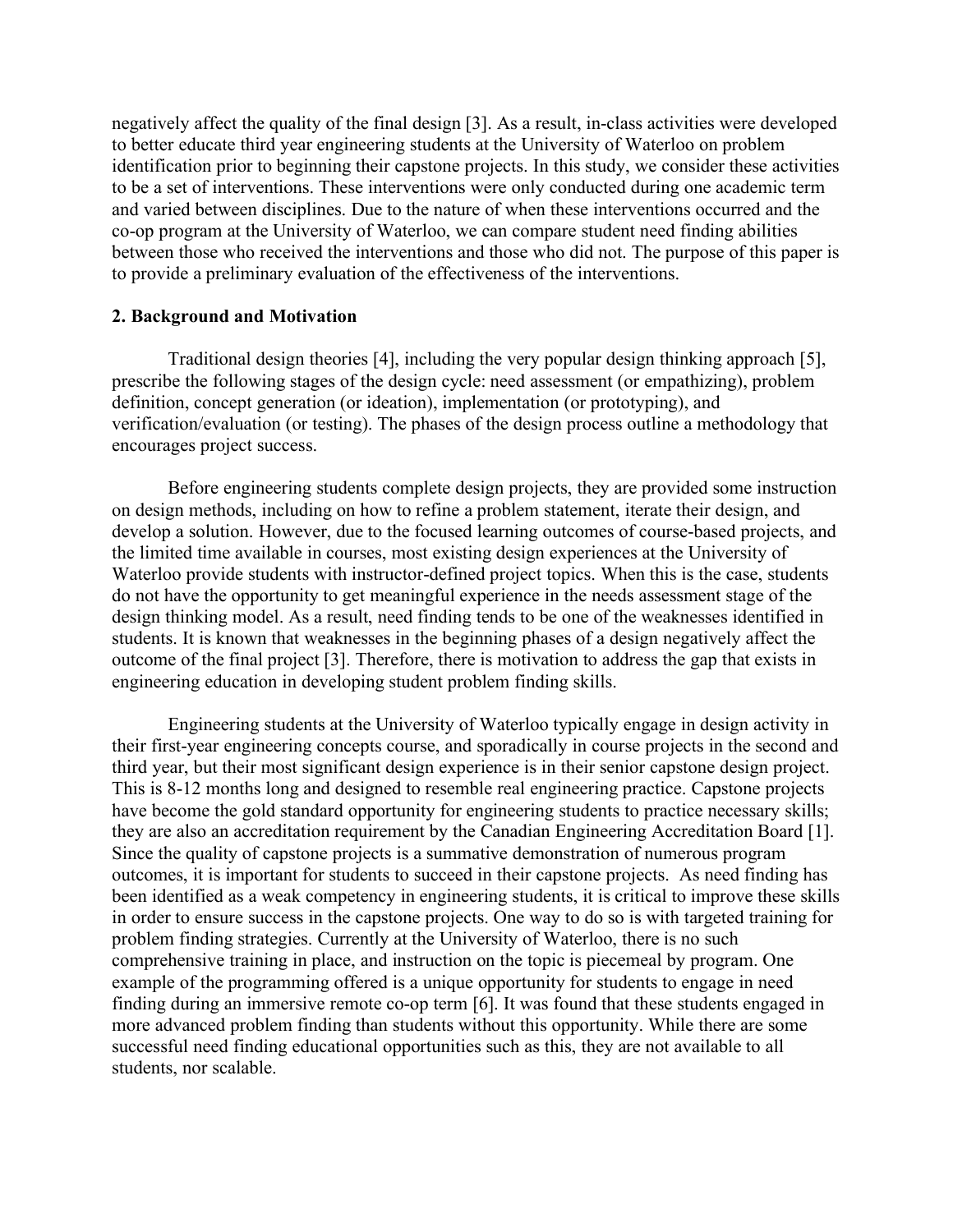The overall goal of this project is to improve needs identification competencies in engineering graduates. The strategy for achieving this goal was to design a set of pilot interventions consisting of a sequence of in-class sessions with field experiences for third-year engineering students.

The interventions of interest in this study varied slightly between the classes in order to better align with program learning outcomes, disciplinary differences, and logistical considerations. Nevertheless, the foundational structure of the interventions was similar. The inclass interventions were conducted on campus for three third-year engineering classes (MTE, ME, and ECE) from different disciplines during Winter 2019. They proceeded as follows:

- 1. All groups (MTE, ME, ECE) received a lecture on identifying a good problem. The session introduced structured ways of thinking about needs assessment and project identification through an adapted entrepreneurship framework [7]. The lecture taught problem-centric design with an emphasis on choosing a market, identifying relevant problems, and developing a solution aligned with the competencies of the group.
- 2. All groups (MTE, ME, ECE) also participated in a field experience to the fourth-year capstone symposia. These are public events in which engineering students present their final designs at the conclusion of their capstone design projects. Visiting the symposia was intended to provide the third-year students with an opportunity to practice applying the need finding strategies by looking critically at the work of their older peers in the program.
- 3. Two classes (MTE, ME) received an additional workshop on problem finding.
- 4. One class (MTE) was required to write a reflection on the field experience.

This paper presents the first steps in evaluating the efficacy of the interventions. To perform this evaluation, two research questions were posed:

- *1. How do students identify, select, and justify their capstone design project problem statement, and are there structural differences in how students who received the intervention perform this step, versus other students?*
- *2. Were the interventions helpful in teaching students about needs identification?*

This paper specifically looks at student **perceptions** of their design methods and the helpfulness of the interventions. A future, more elaborate, study is needed to evaluate the effectiveness of the interventions in improving need finding abilities.

### **3. Methodology**

The University of Waterloo has mandatory co-operative work terms for all engineering undergraduate students. To graduate, students must complete five 4-month work terms in industry. Due to the nature of the co-op system, when students enter their program directly upon admission they are divided into cohorts according to their co-op stream, and stay with their cohort for their entire undergraduate degree. For most programs, there are two cohorts labelled 4-stream (students who enter their first work term after 4 months), and 8-stream (for students who enter their first work term after 8 months).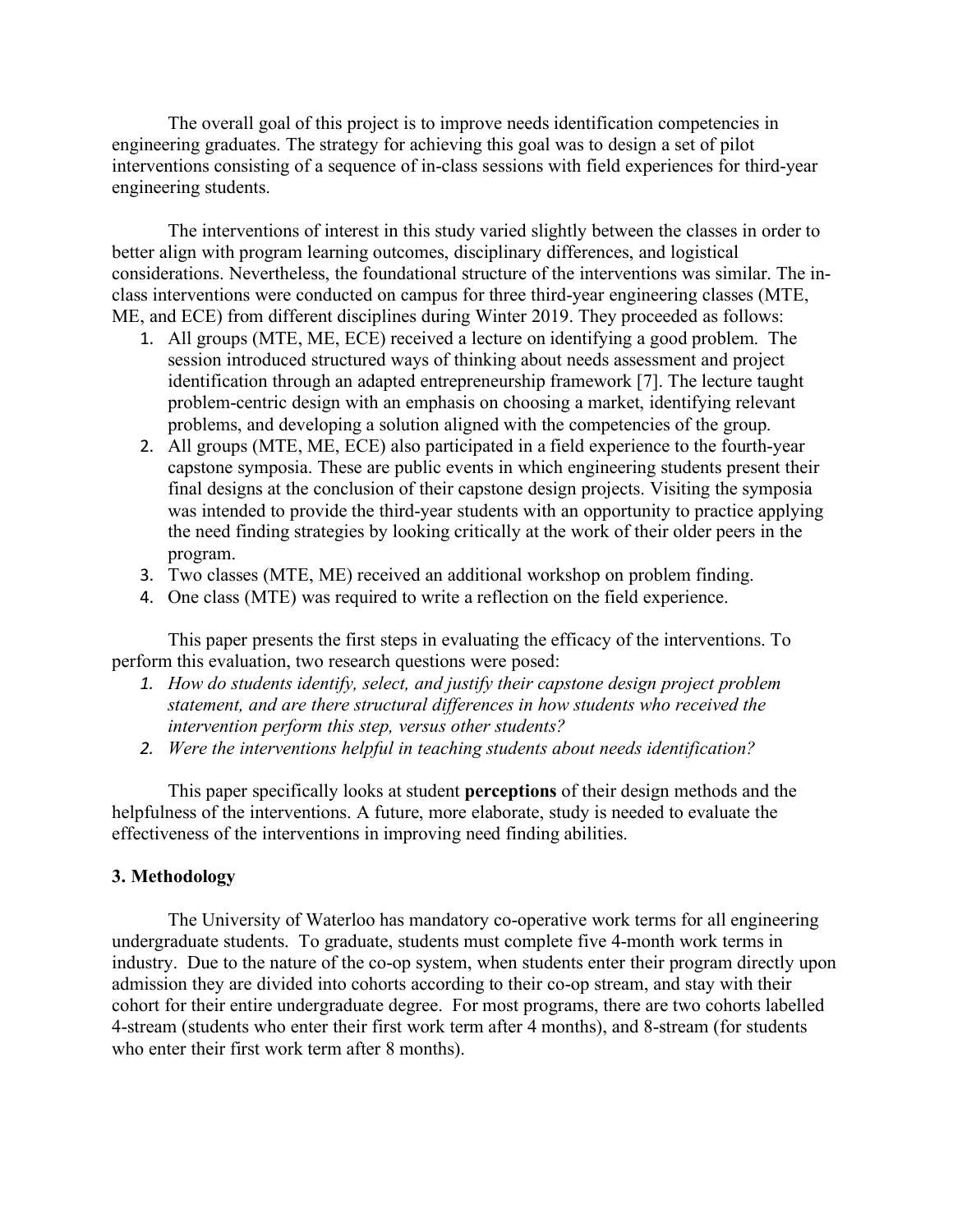The interventions described in this paper were introduced during the Winter 2019 term for students in the second term of their third year (3B). As such, for each class, only one of the two cohorts of students were on campus and received the intervention. The natural division between cohorts presented an opportunity to study the effectiveness of the teaching interventions and compare them between experimental (those on academic term during Winter 2019) and control groups (those in a co-op work term during Winter 2019).

This study employed a survey methodology with the intention to compare the results between students who received the intervention and those who did not. In order to best determine the effectiveness of the interventions in helping students with their need finding processes, the survey was not employed until students had been working on their capstone projects for 3-4 months. The purpose of the survey was to capture a description of their capstone project topic, how they identified and refined this problem, and individual measures of the helpfulness of the interventions. Some key questions included:

- *1. How did you find your [capstone design project] problem?*
- *2. What methods did you use to gather information to better understand the problem?*
- *3. How helpful was each of the following interventions in identifying a problem for you [capstone design project]?*

The first question was a free text, open-ended question. The researchers attempted to categorize the responses post-survey, instead of providing the students with options. This method allowed researchers to determine if there were natural patterns in the methods students used. The second question provided a list of options, of which students could select more than one, to grasp an understanding of the secondary data collection completed by students. The final question was scored on a Likert scale from 1 to 4, with 1 being "not at all helpful" and 4 being "very helpful" and students provided written text rationale for their ratings. The survey was filled in by individual student participants, and their responses could be aggregated by their capstone project groups.

#### **4. Results**

At the time of writing, the survey has 68 responses from fourth-year students across 3 engineering disciplines, representing 37 total capstone groups. Of the 68 respondents, 28 formed their capstone group during their final term of third year (3B), and 35 during the first term of their fourth year (4A). Every respondent had a project topic at the time of sample, with majority of groups picking a project topic during 4A (82%), while the remaining students selected their topic in 3B (18%). Individual responses were aggregated according to their capstone groups. The latter were categorized based on whether they were part of the control group or the intervention group. Of the 68 individual responses, only 15 (representing 10 capstone groups) had received the intervention.

From the survey responses, we identified six methods students had used to need find. Table 1 provides descriptions of each method and their distribution across the control and intervention groups.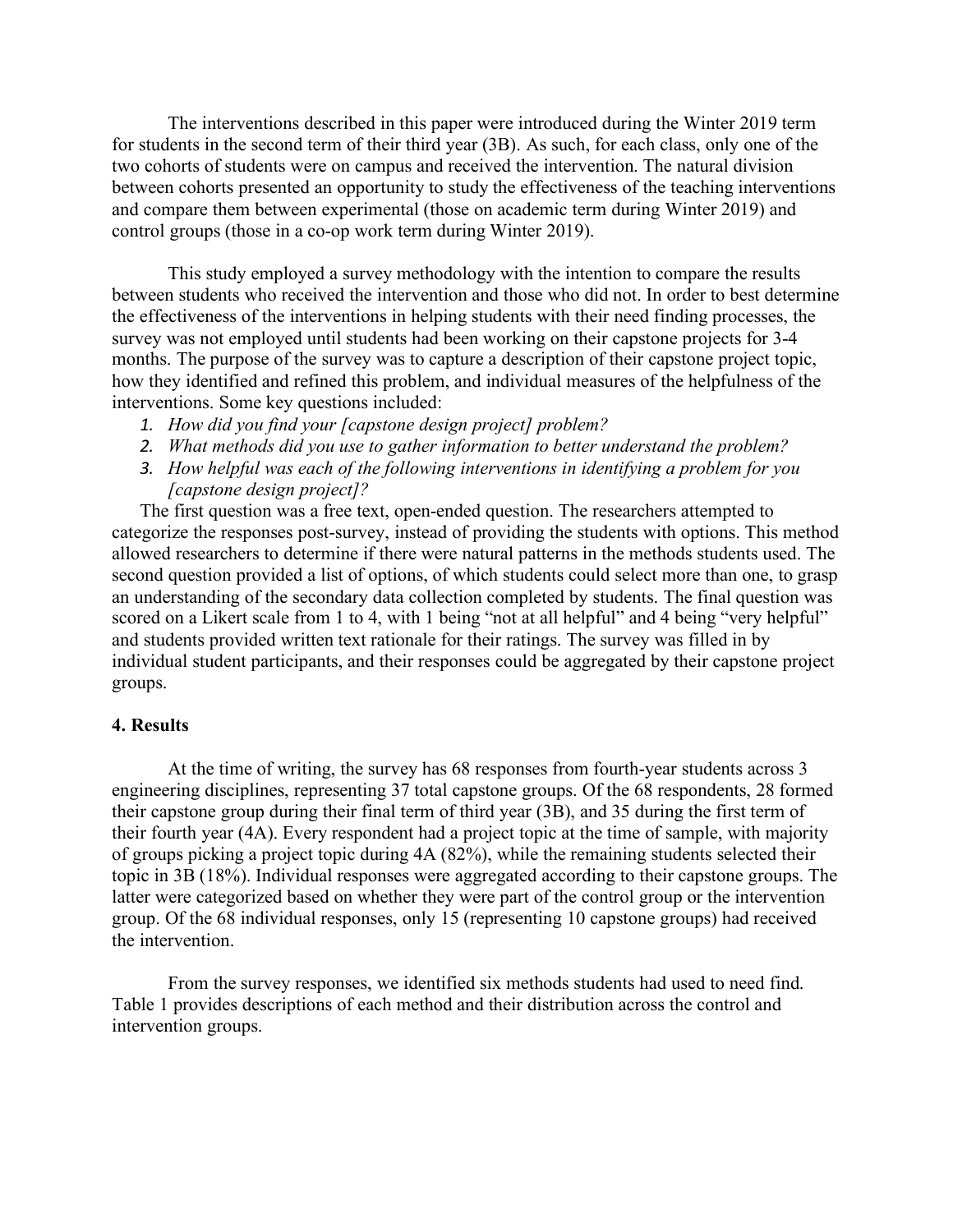| Problem                                | <b>Description</b>                                                                                                                        | <b>Example</b>                                                                                                                                                                                                    | <b>Frequency (teams)</b> |                              |
|----------------------------------------|-------------------------------------------------------------------------------------------------------------------------------------------|-------------------------------------------------------------------------------------------------------------------------------------------------------------------------------------------------------------------|--------------------------|------------------------------|
| <b>Identification</b><br><b>Method</b> |                                                                                                                                           |                                                                                                                                                                                                                   | Control<br>Group         | <b>Intervention</b><br>Group |
| Experience                             | The team<br>encountered the<br>problem during an<br>experience.                                                                           | "Through previous co-op<br>experience" (Respondent<br>29)                                                                                                                                                         | 13                       | $\overline{4}$               |
| Idea<br>suggestion                     | The problem was<br>suggested to the team<br>by an external source.                                                                        | "A professor suggested<br>the basic idea, our team<br>took it and thought about<br>a better solution"<br>(Respondent 26)                                                                                          | 6                        | $\mathbf{1}$                 |
| Discussion                             | The team<br>encountered the<br>problem in<br>discussions with an<br>external source.                                                      | "In one of the<br>nanotoxicology courses<br>the need for non-toxic<br>flame retardants was<br>mentioned. It was brought<br>to my attention again<br>when talking with a<br>potential employer"<br>(Respondent 67) | $\overline{4}$           | $\mathbf{1}$                 |
| Brainstorming                          | The team<br>brainstormed possible<br>problems.                                                                                            | "Came up with the idea in<br>a group brain-storm<br>session"<br>(Respondent 62)                                                                                                                                   | $\mathbf{1}$             | $\mathbf{1}$                 |
| Research                               | The team conducted<br>research to identify a<br>problem.                                                                                  | "Researching major<br>problem areas in the<br>world, which led us to<br>investigate agriculture<br>further" (Respondent 48)                                                                                       | $\mathbf{1}$             | $\overline{2}$               |
| Continuation                           | The team, or a team<br>member, had worked<br>on a project<br>previously and<br>worked on the same<br>problem for the<br>capstone project. | "Continuation of previous<br>project run by a<br>professor" (Respondent<br>15)                                                                                                                                    | $\mathbf{1}$             | $\theta$                     |

Table 1. Descriptions, examples, and frequencies of the six problem identification method themes identified in the survey data.

Three of the teams had respondents who did not know their need finding process because it was completed by another team member. Five of the teams reported that their problem topic (and presumably, definition) had been supplied by a client.

Figure 1 compares the distribution of chosen problem finding methods for the control group in comparison to the intervention group. While the small sample size precludes any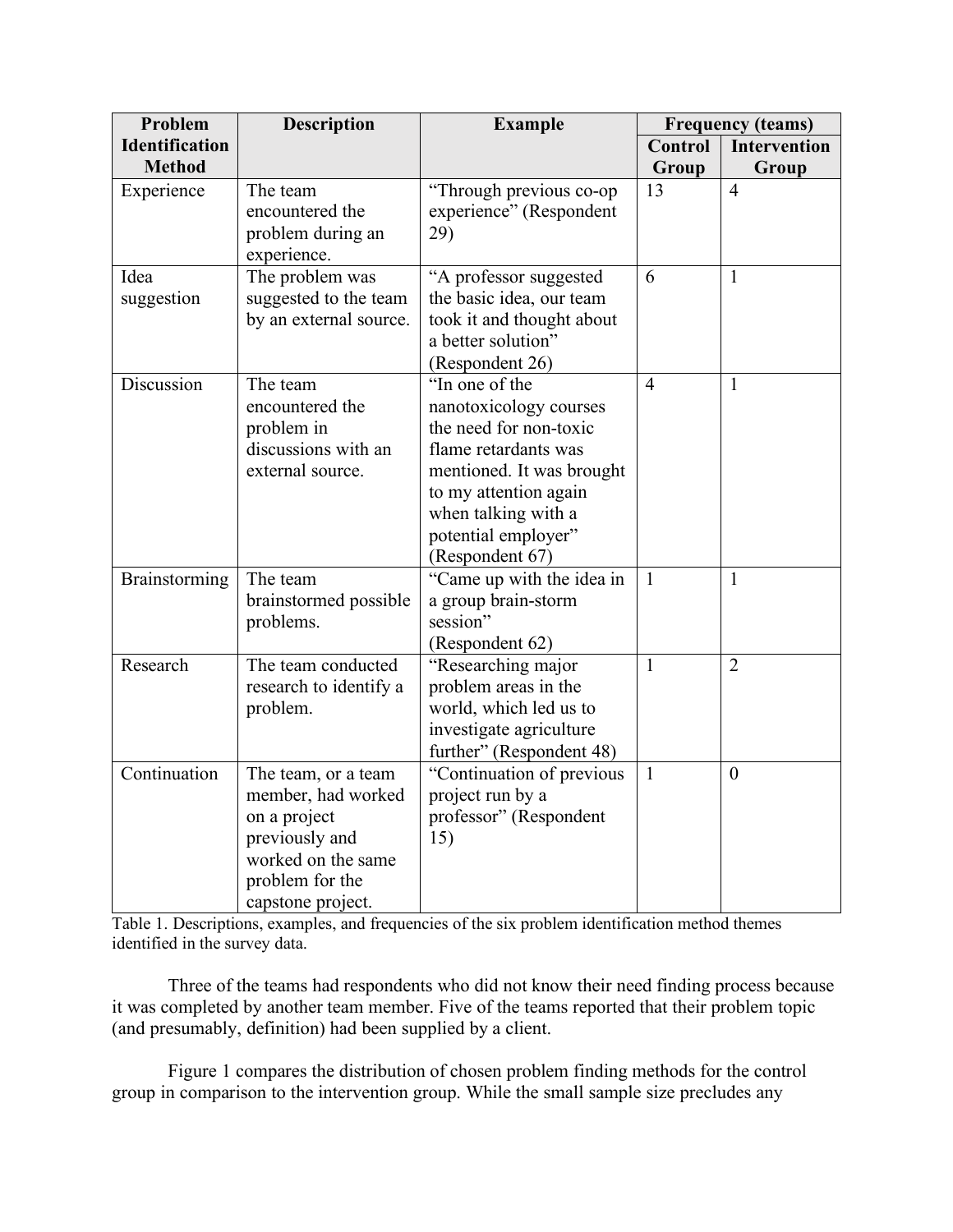statistical analysis on this data, we can qualitatively observe that the biggest difference between the two groups lies in the category of "research". Specifically, a larger proportion of the intervention groups used this method compared to the control groups.



Figure 1. The proportions of intervention versus control groups distributed across the six known problem identification methods.

We were also interested in the methods teams used to gather more information on their topic, once the need was identified. The options listed, and their frequency of selection based on control or intervention group, were online research (control  $= 25$ , intervention  $= 10$ ), observations (c = 18, i = 9), literature review (c = 17, i = 5), interviews or focus groups (c = 8, i = 6), user or client surveys (c = 5, i = 4), or a free form text option (c = 4, i = 2) with the most common additional method of informal discussions. Figure 2 shows the frequency distribution of each method for both groups. Once again, due to the small sample size we cannot draw any statistical conclusion, but we can observe a tendency for the intervention groups to engage in more user-centered approaches, specifically the "interviews/focus groups" and "user/client survey" categories. These are both methods which seek the expertise of the user, demonstrating the teams' consideration of the end user in their solution design.



Figure 2. The distribution of the proportion of control and intervention groups across the six methods of gathering additional information on the project topic.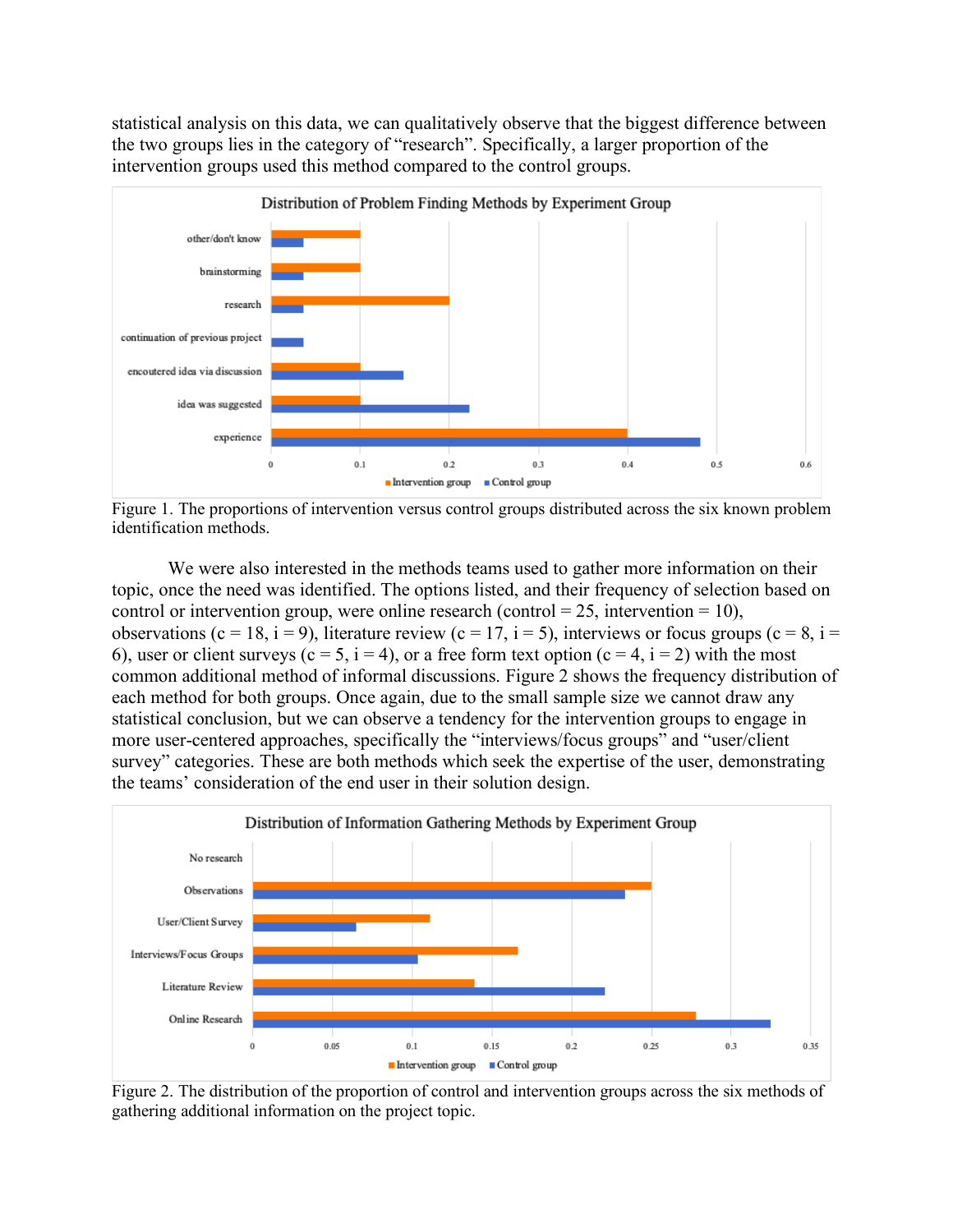Of particular interest to our study was the question of whether there were any differences between the groups in terms of when they formed groups and selected a project topic. With regards to group formation, a notable finding is that the majority of teams who received the intervention formed their capstone group in their 3B term (65%), whereas most of those in the control group did not form their team until their 4A term (68%). This pattern is reversed in the case of project selection: a large majority of teams in the intervention group selected their problem in the 4A term (90%), whereas more than half of teams in the control group selected their problem in their 3B term (54%). These findings suggest that student teams that received targeted education on needs finding began to think about their project earlier than those who did not, but took longer to decide on their final topic.

Understanding how teams identified their problem, we also wish to study if the students thought the interventions affected these processes. To do this, we analyzed the average response to the Likert-scaled question on intervention effectiveness. The average response to the interventions in general was 2.6 out of 4 (where 4 was "very effective"). The most helpful intervention was the visit to the fourth-year capstone symposium with an average rating of 3.17, deeming the intervention as "helpful". The other two interventions received by the cohort captured in this study - a lecture and a workshop on problem finding - received rankings of 2.69 (a score between "helpful" and "unhelpful") and 2.01 ("unhelpful"), respectively. Accordingly, most of the student comments on the effectiveness of the interventions were directed to the symposium and how they benefitted from learning by example. The comments and numerical rankings conclude the symposium visit to be most effective, followed by a need finding lecture. Students reported that by visiting the symposium and intentionally assessing the design problems presented at the event, they were able to identify an appropriate "level of complexity" for capstone projects, and distinguish between "good" and "bad" problems. The underlying theme of all the comments was that, in general, the interventions encouraged them to begin looking at problems early. These comments align with the previous finding that teams in the intervention group began their projects earlier than those in the control group.

### **5. Discussion**

This study investigated the problem finding processes students followed during their capstone projects and if designed interventions improved these processes. These objectives formed the basis of our two research questions. Below we summarize our findings and discuss the insight gained to answer those questions.

*1. How do students identify, select, and justify their capstone design project problem statement, and are there structural differences in how students who received the intervention perform this step, versus other students?*

From the survey data we learned that the most popular method for need finding, regardless if the students received any interventions, was through experience. Students were predominantly inspired by personal accounts and interactions, identified a problem, and sought to design a solution.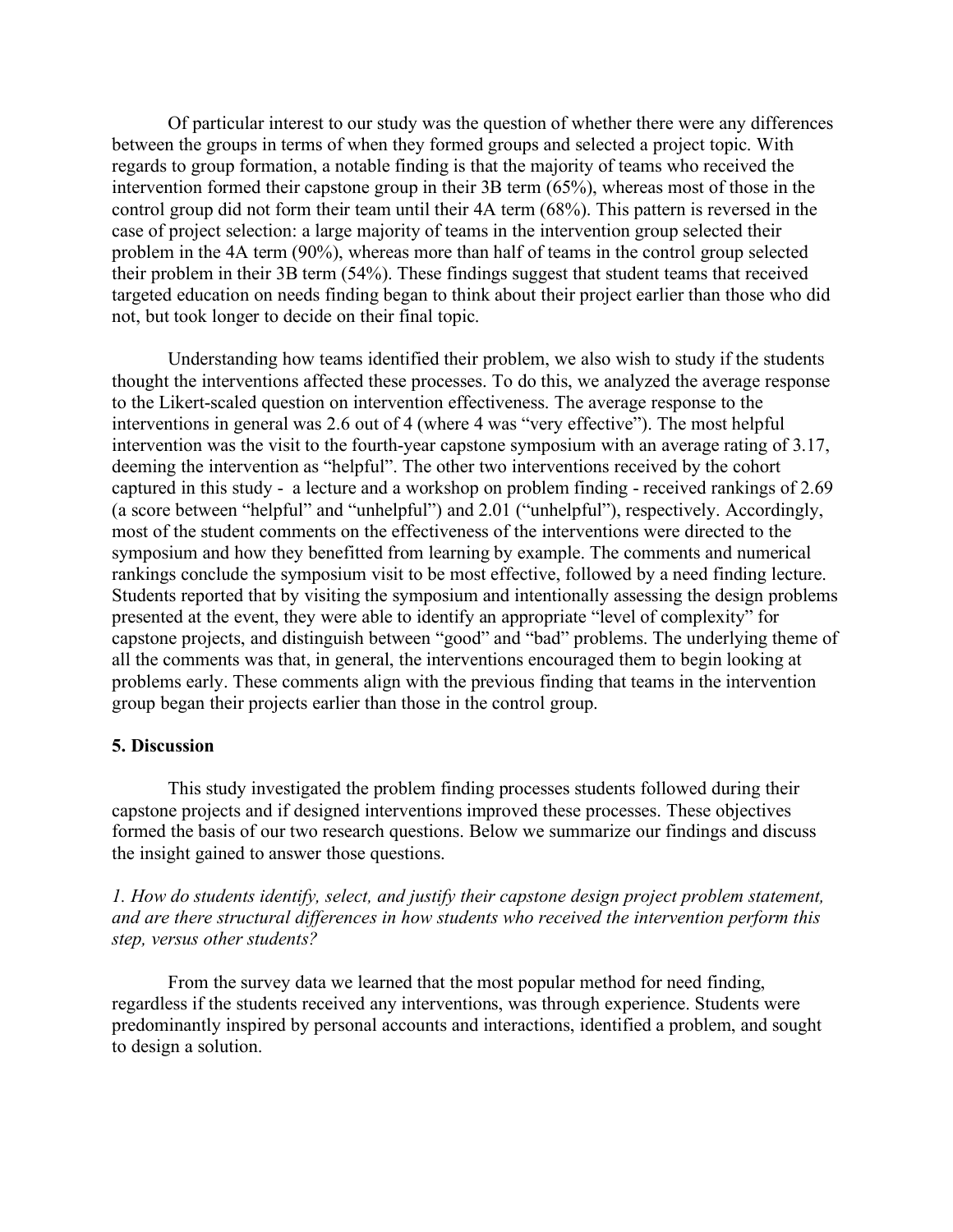In the comparison of the control and intervention groups, we see that proportionally more students who received the intervention used research and brainstorming methods to aid in their need finding processes. This suggests that the interventions may have succeeded in encouraging students to use these as recommended methods for conducting proper need finding. The data also shows a tendency for students in the intervention group to form their capstone teams earlier but choose their topics later. We can infer a few things from this finding. First, the interventions in the 3B term may have encouraged students to begin thinking about their capstone project earlier. Second, the interventions may have also inspired a longer need finding process, thus delaying the selection of the final project topic. The more popular *research* and *brainstorming* methods among the teams in the intervention group tend to be more time consuming, but may result in better ideas. Since the interventions occurred before the start of the capstone project, it allowed for a longer and more exhaustive need finding process, especially for teams that formed early.

Finally, it was found that students who participated in the interventions were more likely to justify their topic using user-centered approaches. These students used interviews, focus groups, and surveys to gather more information on their topic and to inform their final design.

## *2. Were the interventions helpful in teaching students about needs identification?*

After collecting data on the perceived helpfulness of the interventions, we can conclude that overall, the interventions were moderately helpful. Students identified the interventions as opportunities where they learned about proper need finding, practiced identifying good problems at the symposium, and encouraged them to begin thinking about their own projects. The most helpful intervention was the visit to the capstone symposium, as evidenced by the Likert ratings and qualitative feedback.

Due to the differences in engineering programs, the interventions were adapted to better align with the program goals. This makes it more difficult to compare interventions. Additionally, some programs received multiple interventions which, during the assessment portion of the study, introduce complexity in assessing the effectiveness of the individual interventions. Furthermore, not every program received a round of interventions. These programs were included in the control group to grasp a broader baseline, but we are unable to study the impact of interventions in these programs.

Currently, we are unable to draw strong conclusions from the data due to a small sample size, confounding factors, and the highly subjective nature of the data collection method. The survey results are based on student opinions of the interventions and the analysis is betweengroups, thus there is increased unsystematic variation which we are unable to account for. Nevertheless, the results provide some insight into the perceived benefits of the interventions, which can be later supplemented with a more rigorous assessment of their effectiveness.

## **6. Future Work**

Since the initial pilot of the in-class interventions in the Winter 2019 term, the instructors of the winter term third year design courses in two disciplines have inserted problem-finding lectures into their respective courses. They have also maintained the field trip component of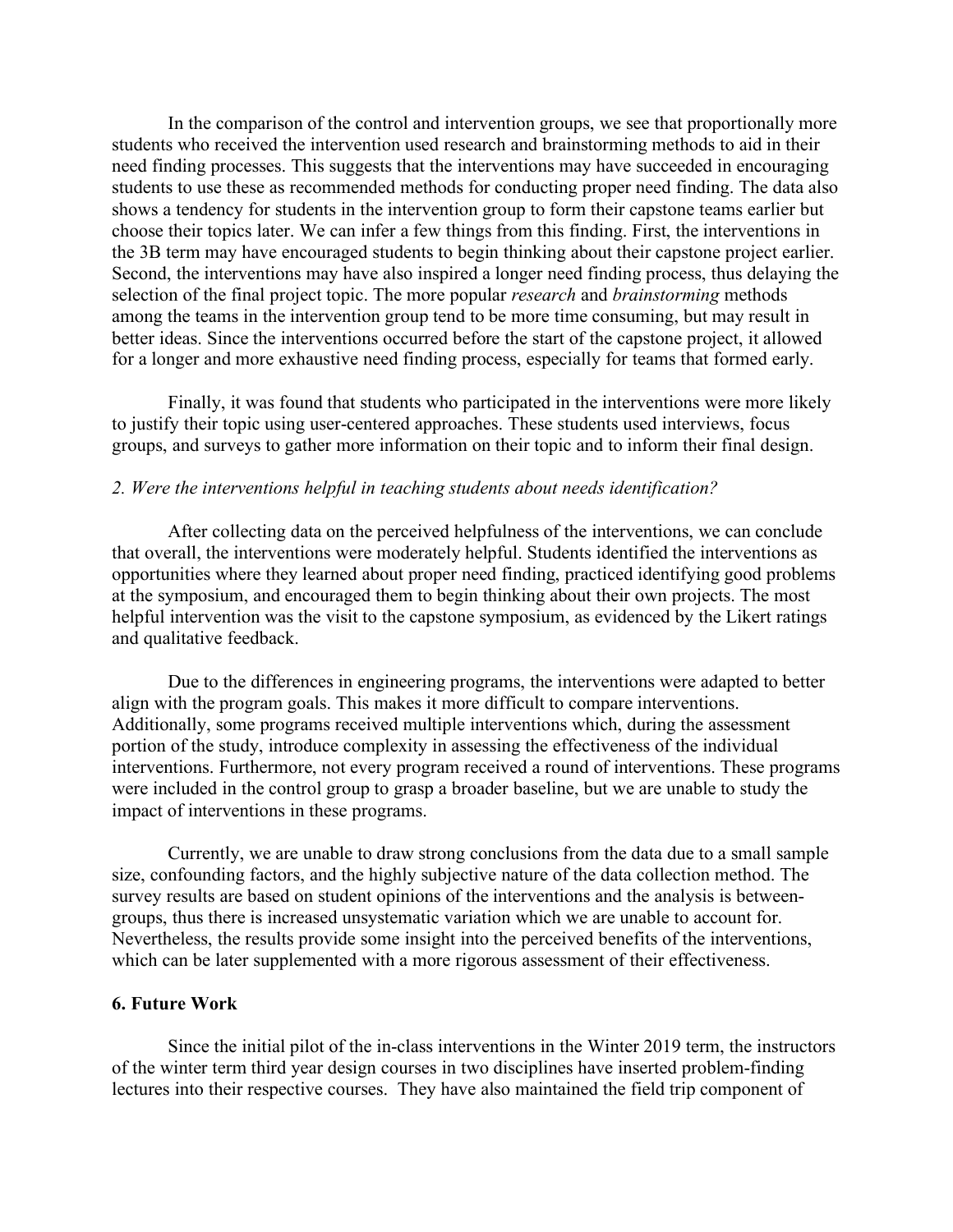visiting the fourth-year capstone design symposia for the third-year students. These permanent curricular changes show strong support for teaching problem-finding from instructors and creates an opportunity for future research on the impact of this instruction on fourth year projects.

Possible methods for analyzing the effectiveness of the interventions include evaluating the capstone problem statements across multiple years. Project outcomes from students who did not receive any need-finding education can be compared to those who did. The problem statements can be assessed in terms of their level of importance and appropriateness for a capstone project idea. Additionally, students' need finding processes can be assessed, including the degree to which they validated their work (in terms of secondary research, user feedback, surveys, etc.). As more students receive training inspired by the interventions, there will be a larger study population, allowing statistically significant conclusions to be drawn.

The study, and the interventions that will continue to be designed as a result of it, will bring two main benefits. First, they will support improvements to program quality by addressing an important curricular gap in engineering design education. Second, they will also capitalize on the commitment to the graduate attribute and continual improvement accreditation process [1] by providing a template for evidence-based program improvement, which can be used by programs in other areas of the curriculum.

### **7. Conclusion**

The aim of this project is to improve the need finding capabilities of engineering students. A set of interventions was designed to teach students need finding skills prior to the commencement of their fourth-year capstone design projects. Due to the nature of co-op streaming at the University of Waterloo, only half of the students received the additional training. This allowed researchers to compare the effects of the interventions to a control group of students who did not receive them.

While there are limitations to this study and no strong conclusion can be drawn, there are two key findings. First, students who received the intervention formed capstone teams earlier, used more established need finding processes, like *research* and *brainstorming*, and decided on a final problem later than the students who did not receive the intervention. Second, the interventions – especially the visit to the capstone symposium of their older peers – were well received by students.

These findings suggest there is space for additional need finding training prior to students beginning their capstone projects. In doing so, students begin to think about the work earlier, granting them more time to complete an effective problem finding process and choose an appropriate problem.

#### **Acknowledgement**

The authors would like to thank the University of Waterloo for funding this work under the LITE grant program, and the Waterloo ExL Institute Projects Grant. We would like to thank Derek Wright and Sanjeev Bedi for their work in designing and delivering the interventions.